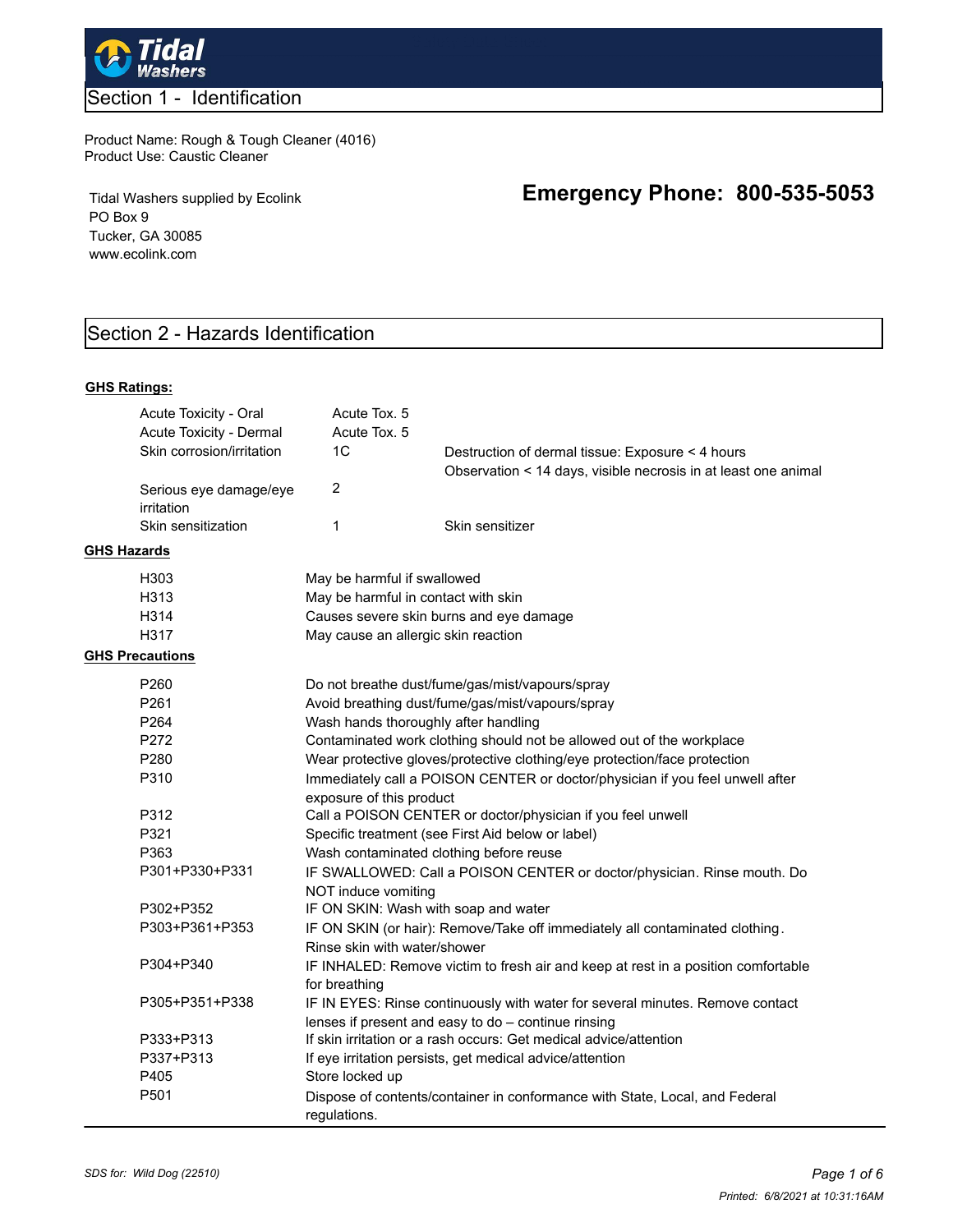

| Section 3 - Composition, Information on Ingredients |                   |                               |  |  |  |  |  |
|-----------------------------------------------------|-------------------|-------------------------------|--|--|--|--|--|
| <b>Chemical Name</b>                                | <b>CAS number</b> | <b>Weight Concentration %</b> |  |  |  |  |  |
| D-Glucopyranose, oligomer                           | 110615-47-9       | $0.10\%$ - 1.00 $\%$          |  |  |  |  |  |

### Section 4 - First Aid Measures

**INHALATION:** If inhalation of mists, vapors, or spray occurs and adverse effects result, remove to uncontaminated area. Evaluate ABC's (is Airway constricted, is Breathing occurring, and is blood Circulating) and treat symptomatically. GET MEDICAL ATTENTION IMMEDIATELY. There is no specific antidote, treat symptomatically.

**EYE CONTACT:** Immediately flush contaminated eyes with a directed stream of water for as long as possible. Remove contact lenses, if present and easy to do. Continue rinsing. GET MEDICAL ATTENTION IMMEDIATELY. Washing eyes within several seconds is essential to achieve maximum effectiveness .

**SKIN CONTACT:** Immediately flush contaminated areas with water. Remove contaminated clothing, jewelry, and shoes immediately. Wash contaminated areas with large amounts of water.

GET MEDICAL ATTENTION IMMEDIATELY. Thoroughly clean and dry contaminated clothing before reuse. Discard contaminated leather goods.

**INGESTION:** If swallowed, do not induce vomiting. For definite or probable ingestion, do not administer oral fluids. If vomiting occurs spontaneously, keep airway clear. Monitor airway. Volume resuscitation (IV fluids) and circulatory support (CPR) may be required. Never give anything by mouth to an unconscious or convulsive person. GET MEDICAL ATTENTION IMMEDIATELY.

**Notes to Physician:** Medical observation and assessment is recommended for all ingestions, all eye exposures, and symptomatic inhalation and dermal exposures. For symptomatic ingestion, do not administer oral fluids and consider investigation by endoscopy, X-ray, or CT scan. Esophageal perforation, airway compromise, hypotension, and shock are possible. For prolonged exposures and significant exposures, consider delayed injury to exposed tissues. There is no antidote. Treatment is supportive care. Follow normal parameters for airway, breathing, and circulation. Surgical intervention may be required.

| Section 5 - Fire Fighting Measures                                                     |                                                                                                                |  |  |  |
|----------------------------------------------------------------------------------------|----------------------------------------------------------------------------------------------------------------|--|--|--|
| Flash Point: N/A                                                                       |                                                                                                                |  |  |  |
| LEL: I                                                                                 | UEL:                                                                                                           |  |  |  |
| <b>Fire Hazard:</b> Negligible fire hazard.                                            |                                                                                                                |  |  |  |
| <b>Flash point: Not flammable</b>                                                      |                                                                                                                |  |  |  |
| <b>Extinguishing Media:</b> Use extinguishing agents appropriate for surrounding fire. |                                                                                                                |  |  |  |
|                                                                                        | Sensitivity to Mechanical Impact: Not sensitive. Sensitivity to Static Discharge: Not sensitive. GHS: Physical |  |  |  |

**Hazards:** - Corrosive to Metals

Hazardous Decomposition: Toxic Vapors of Sodium Oxide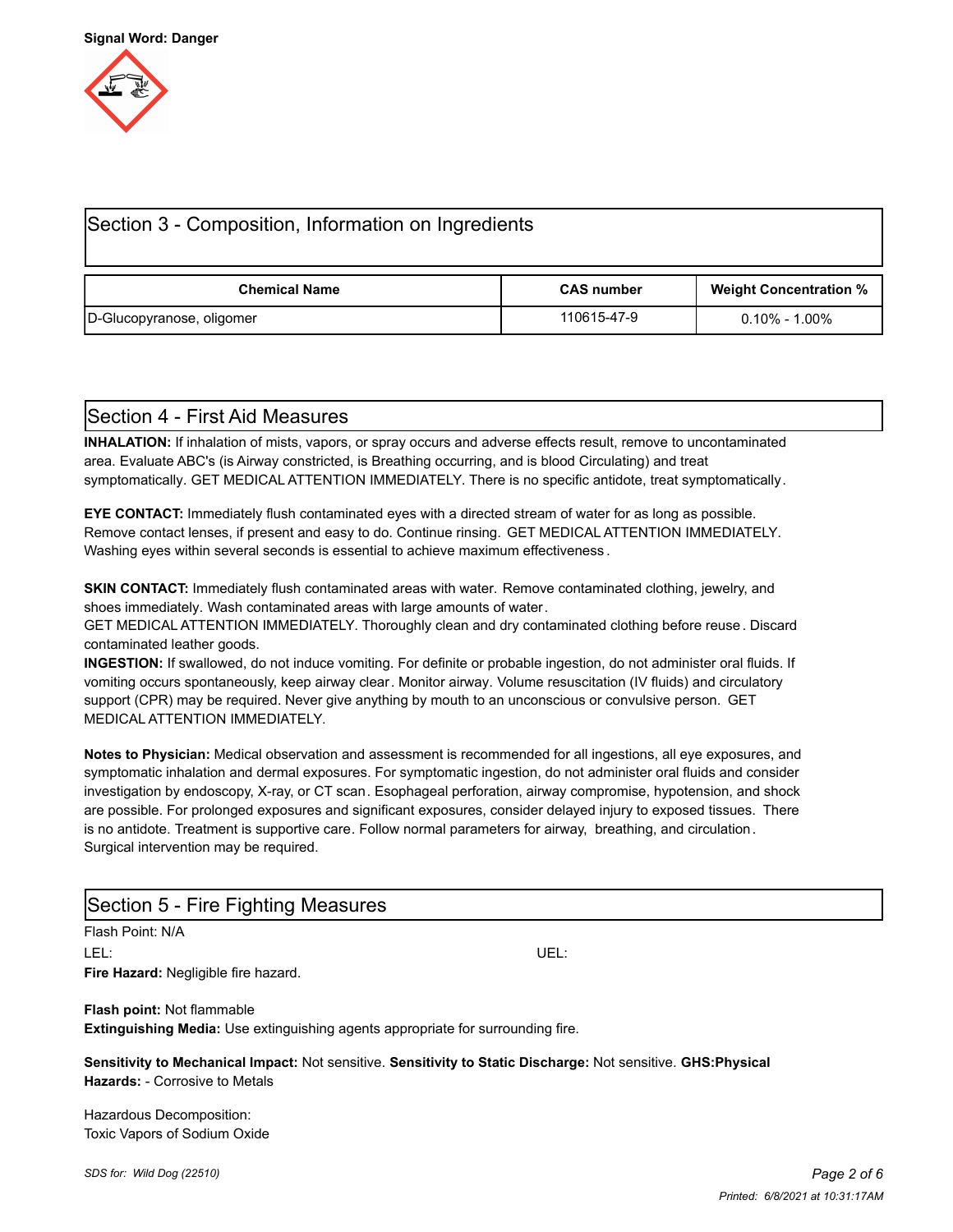**Fire Fighting:** Move container from fire area if it can be done without risk. Cool containers with water. Avoid contact with skin.Do not apply water directly on this product. Heat is generated when mixed with water. Wear NIOSH approved positive-pressure self-contained breathing apparatus operated in pressure demand mode.

# Section 6 - Accidental Release Measures

**Personal Precautions:** Do not get in eyes, on skin or on clothing. Avoid breathing mist, vapor, or spray. Do not ingest. Wear appropriate personal protective equipment recommended in Section 8 of the SDS.

**Methods and Materials for Containment and Cleaning Up:** In case of spill or leak, stop the leak as soon as possible, if safe to do so. Completely contain spilled materials with dikes, sandbags, etc. Shovel dry material into suitable container. Liquid material may be removed with a vacuum truck. Remaining material may be diluted with water and neutralized with dilute acid, then absorbed and collected. Flush spill area with water, if appropriate. **Environmental Precautions:** Keep out of water supplies and sewers. Do not flush into surface water or sanitary sewer system. This material is alkaline and may raise the pH of surface waters with low buffering capacity . Releases should be reported, if required, to appropriate agencies.

# Section 7 - Handling & Storage

**Handling Procedures:** Avoid breathing vapor or mist. Do not get in eyes, on skin, or on clothing. Wash thoroughly after handling. Do not ingest. Do not eat, drink or smoke in areas where this material is used. Wear personal protective equipment as described in Exposure Controls/Personal Protection (Section 8) of the SDS. NEVER add water to product. When

mixing, slowly add to water to minimize heat generation and spattering.

**Storage Conditions:** Store and handle in accordance with all current regulations and standards. Keep container tightly closed and properly labeled. Do not store in aluminum container or use aluminum fittings or transfer lines, as flammable hydrogen gas may be generated. Keep separated from incompatible substances (see Section 10 of SDS).

# Section 8 - Exposure Controls/Personal Protection

| Chemical Name / CAS No.                    | <b>OSHA Exposure Limits</b> | <b>ACGIH Exposure Limits</b> | <b>Other Exposure Limits</b> |  |
|--------------------------------------------|-----------------------------|------------------------------|------------------------------|--|
| D-Glucopyranose, oligomer<br>l 110615-47-9 | Not Established             | Not Established              | Not Established              |  |

#### **ENGINEERING CONTROLS:**

Provide local exhaust ventilation where dust or mist may be generated. Ensure compliance with applicable exposure limits.

**Respiratory Protection:** An approved respirator with N95 (dust, fume, mist) cartridges may be permissible under certain circumstances where airborne concentrations are expected to exceed exposure limits, or when symptoms have been observed that are indicative of overexposure. If eye irritation occurs, a full face style mask should be used. A respiratory protection program that meets applicable regulatory requirements must be followed whenever workplace conditions

warrant use of a respirator.

#### PERSONAL PROTECTIVE EQUIPMENT:

Eye Protection: Wear chemical safety goggles with a faceshield to protect against eye and skin contact when appropriate. Provide an emergency eye wash fountain and quick drench shower in the immediate work area. Skin and Body Protection: Wear chemical resistant clothing and rubber boots when potential for contact with the material exists. Contaminated clothing should be removed, then discarded or laundered. Hand Protection: Wear appropriate chemical resistant gloves

Protective Material Types: Natural rubber, Neoprene, Nitrile, Polyvinyl chloride (PVC), Tyvek, Tychem .

Respiratory Protection: A NIOSH approved respirator with N95 (dust, fume, mist) cartridges may be permissible under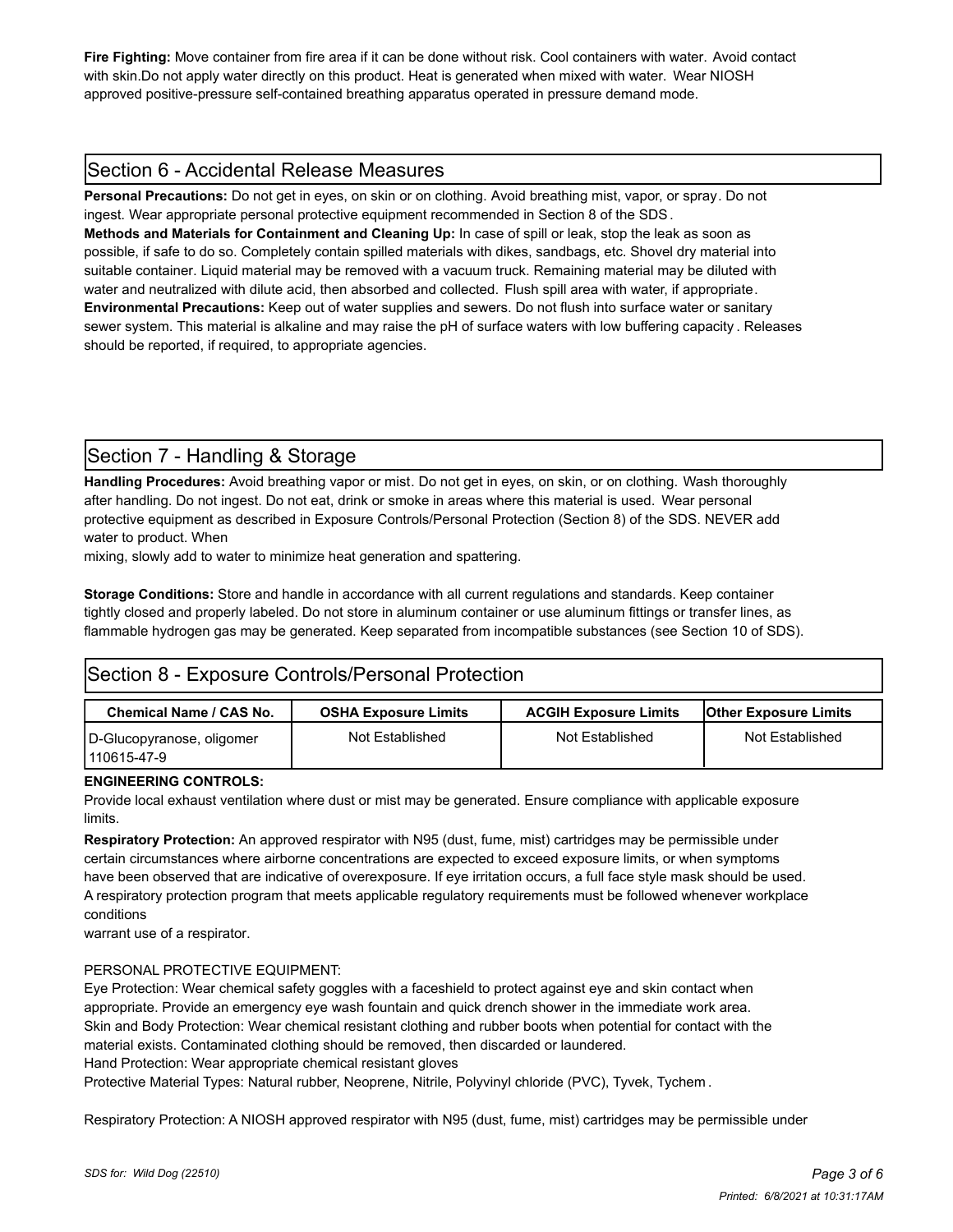certain circumstances where airborne concentrations are expected to exceed exposure limits, or when symptoms have been observed that are indicative of overexposure. If eye irritation occurs, a full face style mask should be used. A respiratory protection program that meets 29 CFR 1910.134 must be followed whenever workplace conditions warrant use of a respirator.

**HYGIENE MEASURES:** Handle in accordance with good industrial hygiene and safety practices. Wash hands and affected skin immediately after handling, before breaks, and at the end of the workday . When using do not eat or drink. When using do not smoke.

# Section 9 - Physical & Chemical Properties

**Appearance** Clear Liquid **and Clear is a pH** 13+

**Color** Lt. Red **Specific Gravity** 1.10-1.15

# Section 10 - Stability & Reactivity

**Reactivity/ Stability:** Stable at normal temperatures and pressures.

**Conditions to Avoid:** Mixing with acid, or incompatible materials may cause splattering and release of large amounts of heat. Will react with some metals forming flammable hydrogen gas. Carbon monoxide gas may form upon contact with reducing sugars, food and beverage products in enclosed spaces.

#### STABLE

#### **Incompatibilities:**

Acids, Alkalines, caustics, halogens, oxidizing agents, reactive chemicals

#### **Hazardous Decomposition:**

Toxic Vapors of Sodium Oxide

None Known

Hazardous polymerization will not occur.

Section 11 - Toxicological Information

#### **Mixture Toxicity ACUTE TOXICITY:**

The severity of the tissue damage is a function of its concentration, the length of tissue contact time, and local tissue conditions. After exposure there may be a time delay before irritation and other effects occur . This material is a strong irritant and is corrosive to the skin, eyes, and mucous membranes. This material may cause severe burns and permanent damage to any tissue with which it comes into contact. Inhalation will cause severe irritation, possible burns with pulmonary edema, which may lead to pneumonitis. Skin contact with this material may cause severe irritation and corrosion of tissue. Repeated exposure may cause dermatitis. Eye contact can cause severe irritation, corrosion with possible corneal damage and blindness. Ingestion may cause irritation, corrosion/ulceration, nausea, and vomiting.

**CARCINOGENICITY:** This product is not classified as a carcinogen by NTP, IARC or OSHA.

CAS Number **Description CAS Number** Carcinogen Rating

# Section 12 - Ecological Information

#### **ECOTOXICITY DATA:**

**Aquatic Toxicity:** This material has exhibited moderate toxicity to aquatic organisms. Data provided are for sodium hydroxide. **Fish Toxicity:**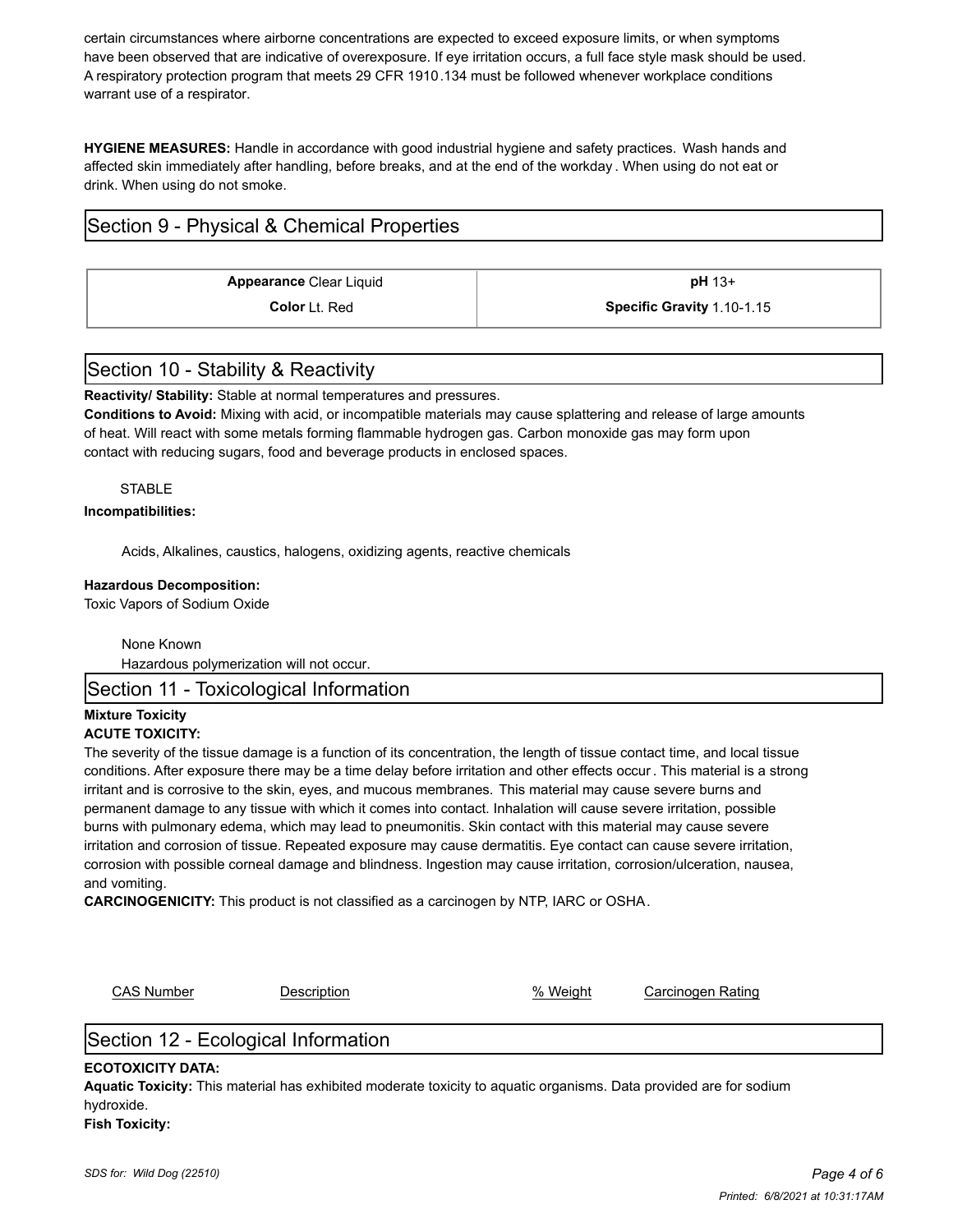LC50 Brook trout: 25 ppm/ 24 hr

LC50 King salmon: 48 ppm

### **Invertebrate Toxicity:**

LC50 Daphnia magna: 100 ppm LC50 Shrimp: 33 - 100 ppm/48 hr

LC50 Cockle: 330 - 1000 ppm/48 hr

#### **FATE AND TRANSPORT:**

**BIODEGRADATION:** No information available

**PERSISTENCE:** Soluble in water, persistence is unlikely based on information available .

**BIOCONCENTRATION:** This material is not expected to bioconcentrate in oganisms.

**ADDITIONAL ECOLOGICAL INFORMATION:** This material has exhibited slight toxicity to terrestrial organisms.

**Component Ecotoxicity**

# Section 13 - Disposal Considerations

**Waste from material:** Reuse or reprocess, if possible. Dispose in accordance with all applicable regulations. May be subject to disposal regulations: U.S. EPA 40 CFR 261. Hazardous Waste Number(s): D002.

# Section 14 - Transportation Information

| Agency<br><b>DOT</b> | <b>Proper Shipping Name</b><br>Corrosive liquid, basic, inorganic, n.o.s. (Sodium<br>Hydroxide) | <b>UN Number</b><br>UN3266 | <b>Packing Group</b><br>PGII | <b>Hazard Class</b> |
|----------------------|-------------------------------------------------------------------------------------------------|----------------------------|------------------------------|---------------------|
|                      | Section 15 - Regulatory Information                                                             |                            |                              |                     |

**Country Regulation Regulation Regulation All Components Listed** 

# Section 16 - Other Information

#### **Hazardous Material Information System (HMIS) National Fire Protection Association (NFPA)**



**HMIS & NFPA Hazard Rating Legend \* = Chronic Health Hazard 0 = INSIGNIFICANT 1 = SLIGHT 2 = MODERATE 3 = HIGH** Special



The information above is believed to be accurate and represents the best information currently available to us. However, we make no warranty of merchantability or any other warranty, express or implied, with respect to such information, and we assume no liability resulting from its use. Users should make their own investigations to determine the suitability of the information for their particular purposes . In no way shall the company be liable for any claims, losses, or damages of any third party or for lost profits or